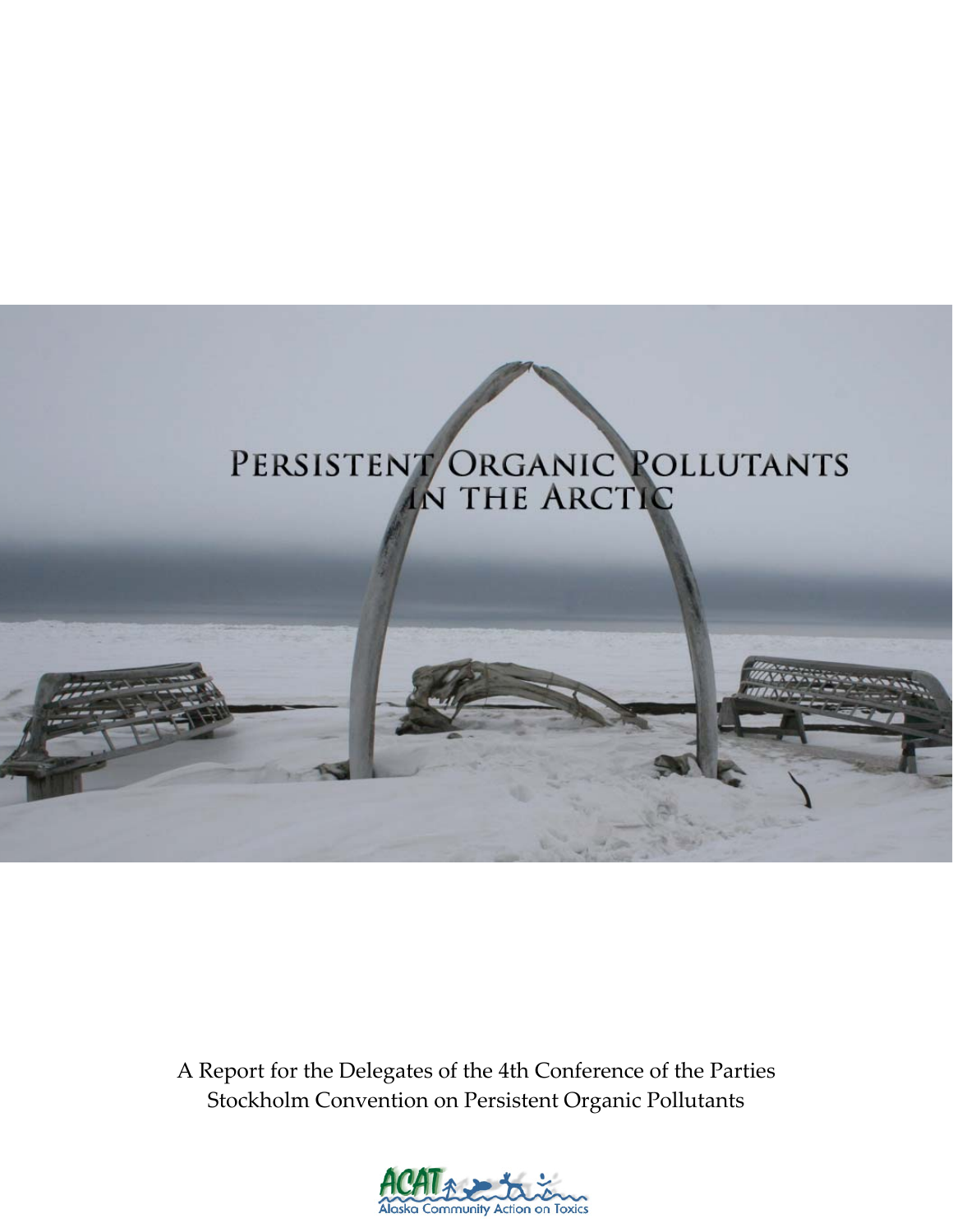"Acknowledging that the Arctic ecosystems and indigenous communities are particularly at risk because of biomagnification of persistent organic pollutants and that contamination of their traditional foods is a public health issue." From the Preamble of the Stockholm Convention on Persistent Organic Pollutants

"Mindful of the precautionary approach as set forth in Principle 15 of the Rio Declaration on Environment and Development, the objective of this Convention is to protect human health and the environment from persistent organic pollutants." Article 1 - Objective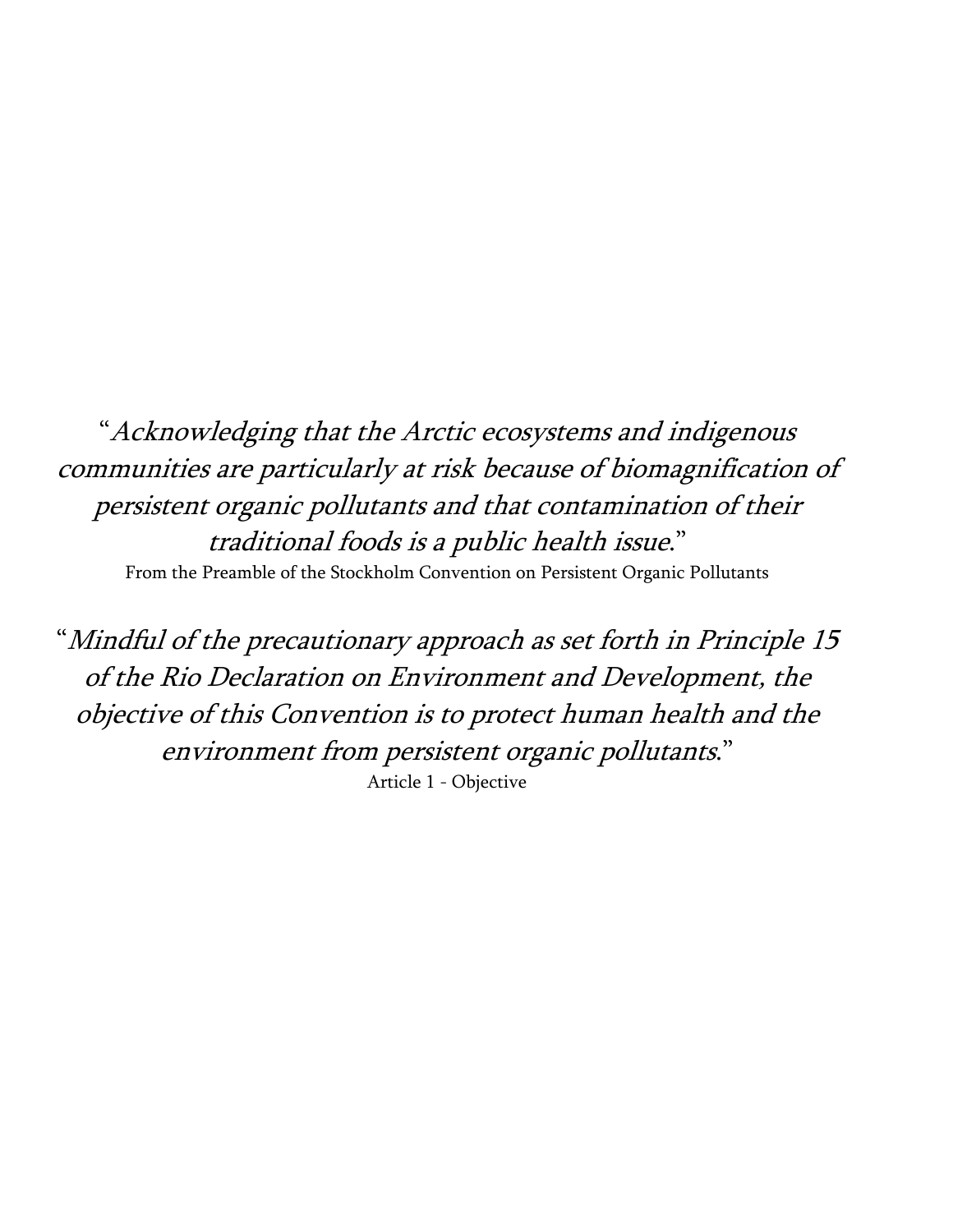

# Introduction

The Arctic encompasses the lands and waters north of 60° latitude, including approximately 20 million km<sup>2</sup> of ocean; all of Greenland and Iceland; the northern reaches of Norway, Finland, Sweden, and Russia; Canada north of the southern shore of Hudson Bay; and Alaska north of the panhandle in the United States. About 8 million  $km<sup>2</sup>$  of the Arctic Ocean is covered with perennial ice pack. $<sup>1</sup>$ </sup>

The Arctic is home to approximately half a million Indigenous Peoples, including the Aleut, Alutiiq, Athabascan, Inuit (includes Yupik and Inupiat peoples of the western Arctic as well as the coastal people of northern Labrador, Nunavik the Northwest Territories of the Canadian Arctic, and the Kalaallit of Greenland), Dene, Métis, Saami (with homelands in four countries— Russia, Sweden, Finland, and Norway); and the Dolgan, Nganasan, Nenets, Khanty, Chukchi, Evenk, Even, Enets, and Yukagir of the Russian Arctic.

The Indigenous Peoples of the Arctic face significant food security and health challenges from global contaminants and climate change. Indigenous communities of the north are reliant on a traditional diet of foods from the land and ocean for their physical, cultural, and spiritual sustenance. Some Arctic Indigenous populations have shown levels of contaminants in blood and breast milk that are higher than those found anywhere else on the Earth.<sup>2</sup>

# Persistent Organic Pollutants

Accumulation of persistent organic pollutants (POPs) in northern latitudes is a well-documented phenomenon. This is thought to occur for a variety of reasons. In a process known as global distillation, prevailing ocean and wind currents bring contaminants to the Arctic where they are subsequently trapped by the cold climate. This process is often referred to as the grasshopper effect, as chemicals repeatedly evaporate and condense while in their journey toward the Arctic.<sup>3</sup> Migratory animals are thought to offload their body burdens into Arctic ecosystems through excretion of wastes and during decomposition.<sup>4</sup> The large rivers that empty into Arctic waters contribute as well; in a single year, these rivers contribute hundreds of kilograms of POPs such as HCH, PBDEs, and endosulfan to the Arctic.<sup>5</sup> The Arctic appears to have a greater capacity for storage of POPs as compared to other regions; therefore, once POPs enter the Arctic, they are readily incorporated within biological systems.<sup>6</sup> All of these forces contribute to a growing burden of pollutants in Arctic air, water, animals, and humans.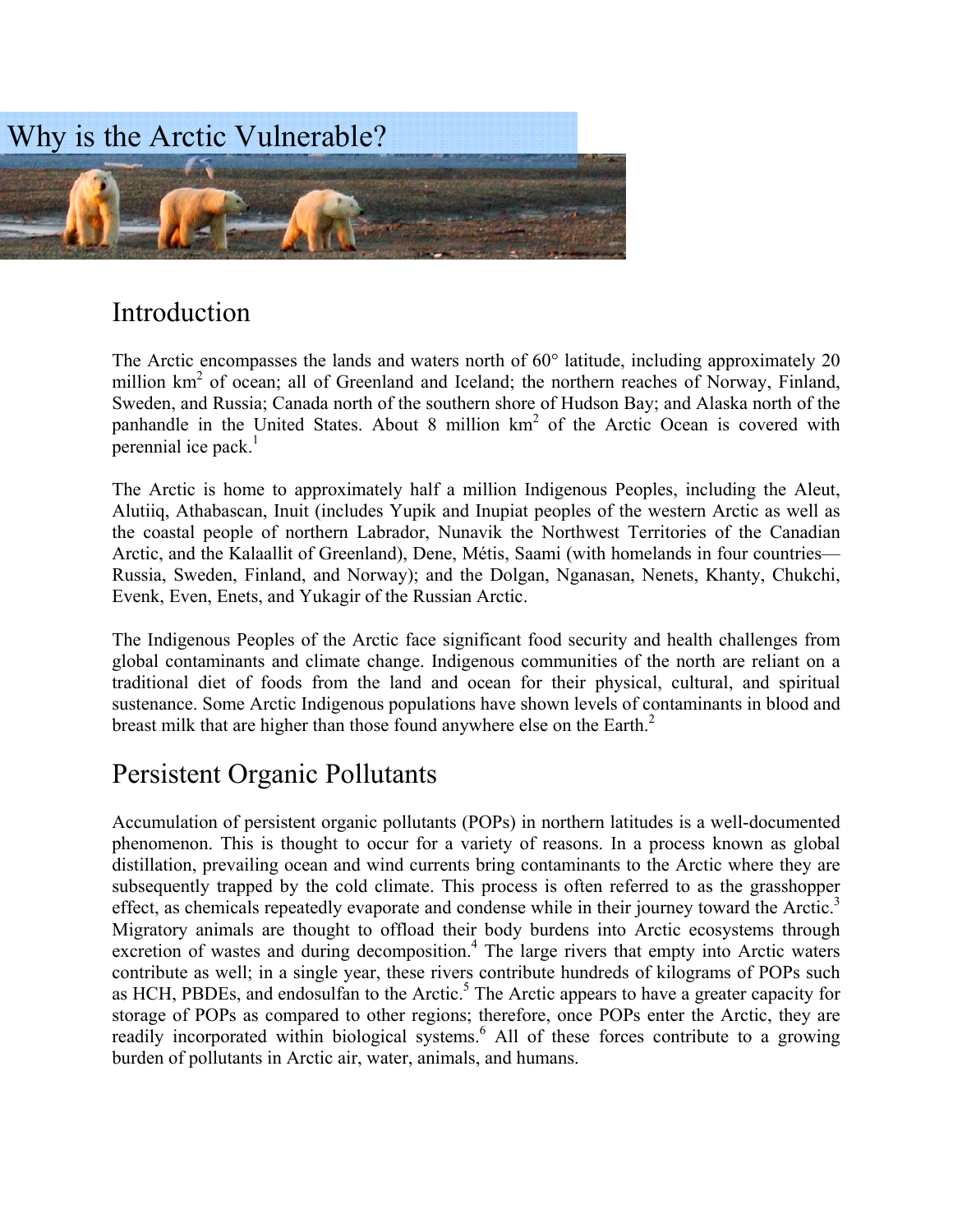The lipid based food web of the Arctic is a critical element in the vulnerability of these ecosystems to POPs. Lipids are essential for insulating Arctic homeotherms and providing large energy stores for extended fasts.<sup>7</sup> Because many POPs bioaccumulate in lipids, Arctic organisms are capable of accruing high concentrations of these chemicals. With no efficient detoxification mechanism for persistent chemicals, POPs remain in the tissues of Arctic biota. These chemicals are then passed on to the next generation or the next organism in the food web, often ending with human consumption.

#### **Global deposition of both legacy POPs and new POPs in the Arctic is continuing.**

# Persistent Organic Pollutants:

• Are transported long Catchment argar for Hudson Bay, Battin Bay, distances from the source and adjacent seas • Resist environmental degradation • Accumulate in biota  $A \rightarrow 0$ • Can produce toxic effects in exposed organisms Mackenzie desiro Gyre **Catchmont** are: for Arctic Ocean and adacent seas Antonio Cancer Illustration of the different physical pathways by which POPs enter the Arctic. Transport into, and within, the Arctic occurs via air currents, ocean currents, rivers, and transpolar ice movements. Pacific currents River outflow Wind flow Atlantic currents Other currents

*AMAP, 2002*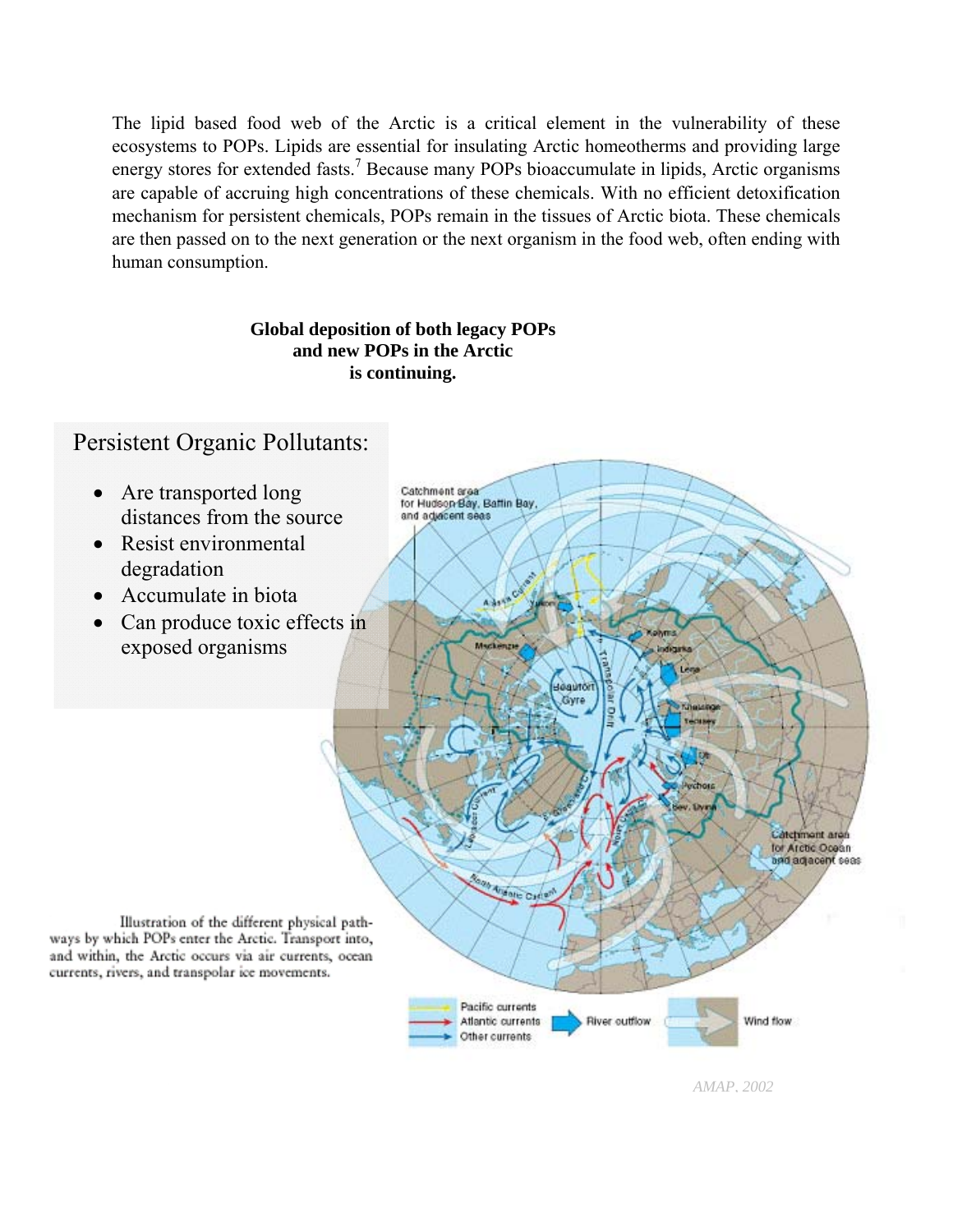**The Arctic is well suited as an indicator region for long‐range transport. Monitoring data that provide information about the fate of chemicals in the Arctic will therefore be critical in identifying new POPs…**<sup>2</sup>



New chemicals are appearing in the Arctic. Previous determination of POP status relied heavily on  $K_{ow}$ , a measure of lipid-water partitioning and the potential of a substance to bioaccumulate. New potential POPs such as endosulfan, HCH and PFOS are accumulating in Arctic biota despite low relatively  $K_{ow}$  values.<sup>8,9</sup> These chemicals have high  $K_{oa}$  values, meaning they will tend to bioaccumulate in air breathing animals rather than in fish. $8$ They pose a risk to air-breathing animals including birds, terrestrial and marine mammals, and humans because of their slow rate of elimination from the lungs. "These low  $K_{ow}$ —high  $K_{oa}$  chemicals, representing a third of organic chemicals in commercial use, constitute an unidentified

class of potentially bioaccumulative substances that require regulatory assessment to prevent possible ecosystem and human health consequences."<sup>8</sup>

POPs are only one of many difficulties facing the Arctic. Climate change, accumulation of toxic trace metals, radioactive contamination, and development all threaten these ecosystems.<sup>2</sup> Climate change alone threatens ecosystem stability for numerous Arctic species, but research suggests that the endocrine disrupting actions of POPs may make Arctic animals less able to cope with these changes.10 Additionally, toxic metals such as mercury are still accumulating in Arctic species at levels that can pose a threat to health.<sup>11</sup> Development of Arctic habitat physically disturbs ecosystems and increases toxic burden as well.<sup>2</sup> POPs not only inflict individual harm, but may also affect the ability of Arctic biota to cope with a rapidly changing landscape.<sup>12</sup>

It is clear from past experience that POPs can take a devastating toll on the environment and human health. We have learned from past experience that PCBs and other known POPs continue to cause harm to wildlife and humans throughout the Arctic and the world. The Parties to the Convention have an unprecedented opportunity to take precautionary action on chemicals that are also of concern because of their persistence, bioaccumulation, long-range environmental transport, and toxicity.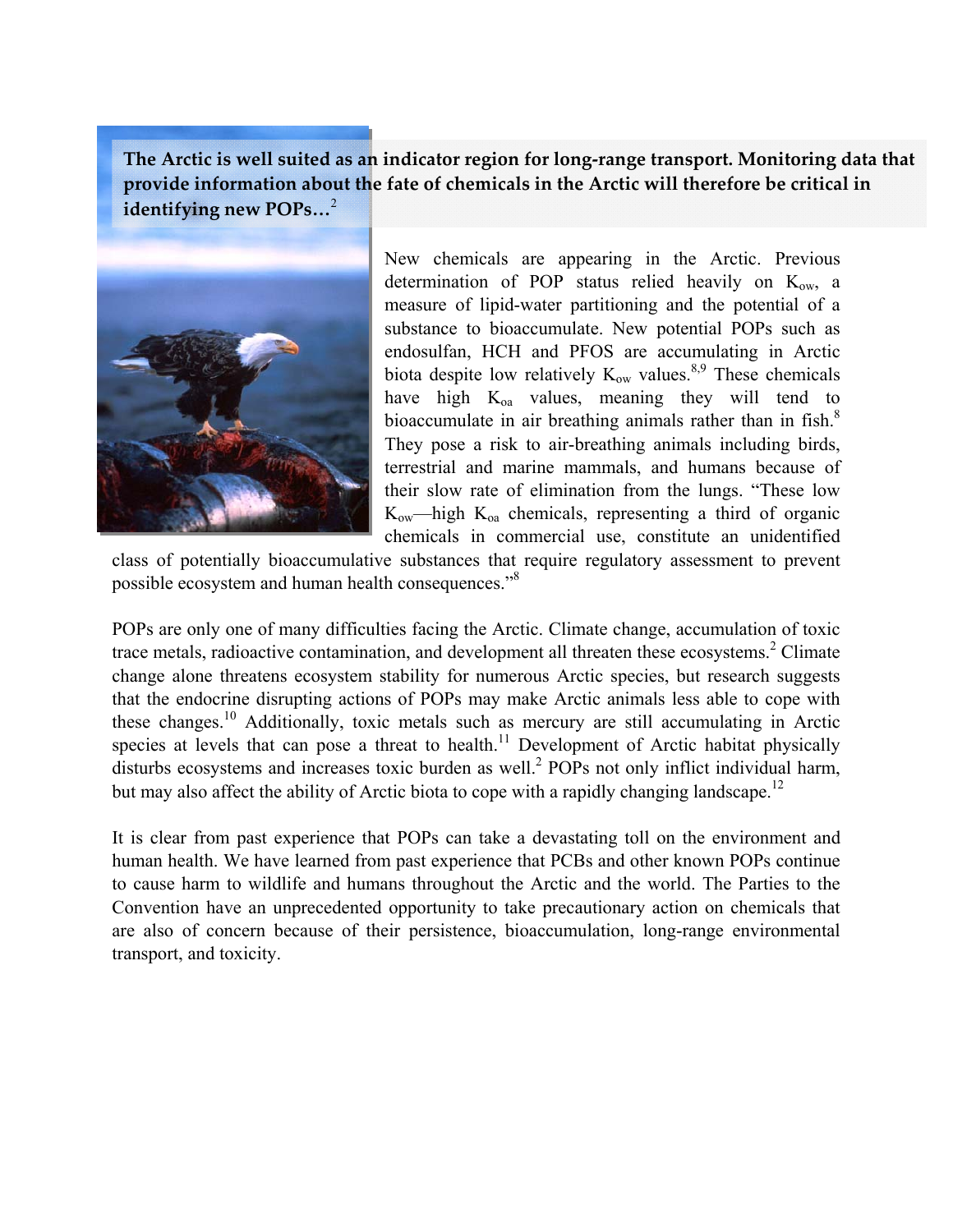# A Public and Environmental Health Crisis



**For the peoples of the Arctic, POPs represent not only an affront to the local environments, but a direct threat to the human health and prosperity of Native culture.**

Despite the actions of the Stockholm Convention on the initial twelve POPs, these chemicals are still present at toxic levels in the Arctic and will require vigilant action in the continuing implementation of the Convention.<sup>12,19</sup> It is imperative that additional POPs be removed from global use. Action must be taken to prevent further contamination of these rich and productive ecosystems and to protect the health of Indigenous Peoples who are so closely tied to them.

Numerous studies have found that both the legacy POPs and the proposed additions to the Stockholm Convention are present at biologically relevant levels in the Arctic.<sup>13,14</sup> These chemicals can affect the health and fitness of animals and humans alike.15,16 POPs present a significant hazard to the health and cultures of Indigenous Peoples of the Arctic. Indigenous Peoples should not be forced to choose between maintaining their traditional diet and protecting themselves from the harmful effects of POPs in their food.<sup>1</sup> Levels of certain POPs can be significantly higher in traditional foods such as fish and marine mammals than in market foods.<sup>17</sup> In many cases, there is no alternative to the subsistence way of life of Arctic Indigenous Peoples due to lack of a cash based economy.<sup>18</sup>

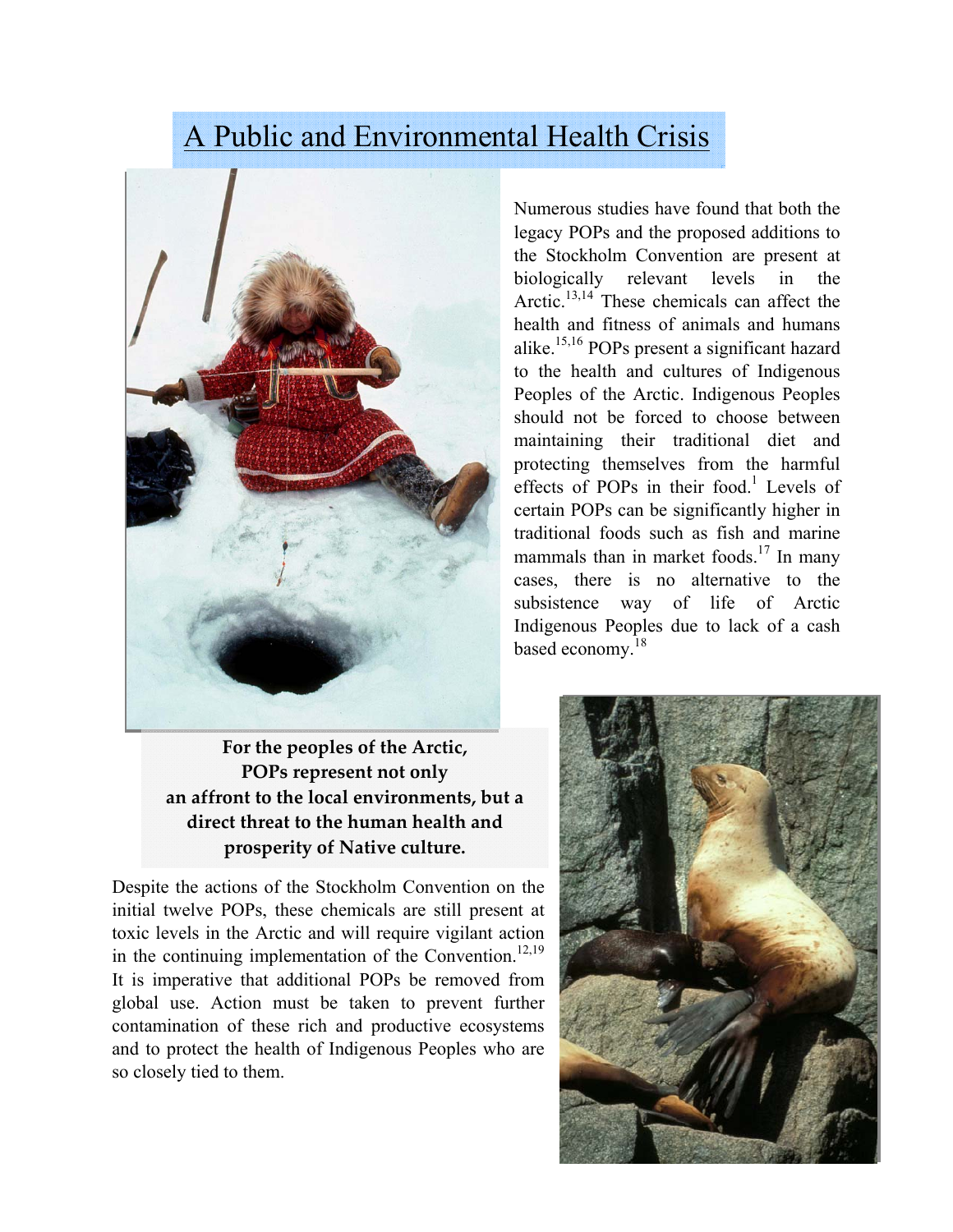# Individual Chemicals and Toxic Effects

The Stockholm Convention on Persistent Organic Pollutants is a living treaty created to remove known and potential persistent organic pollutants from global use. The treaty functions on the basis of precautionary science. A lack of scientific certainty should not delay the listing of a persistent organic pollutant in light of the potential consequences. Each of the following chemicals has been determined to be a likely POP by the scientific review committee of the Stockholm Convention. The committee determined that these chemicals are likely to cause significant adverse effects on humans or the environment. Upon review of the available evidence it is recommended that all proposed chemicals be listed in Annex A of the Stockholm Convention.

## Chlordecone

There is a lack of research on the effects of chlordecone in Arctic environments since production appears to have ended some decades ago. However, chlordecone is a POP that is highly toxic to aquatic organisms, and closely related to mirex<sup>20</sup>. Due to its POPs properties, chlordecone should be listed in Annex A of the Stockholm Convention to regulate remaining stocks and prevent future reintroduction of production and use.



## Endosulfan

Endosulfan is still a widely used pesticide, and concentrations are still increasing in Arctic air.<sup>21</sup> Research indicates that deposition from air to Arctic waters is a significant source of endosulfan for the Arctic.<sup>22</sup> Arctic biota is also clearly contaminated by endosulfan. Predators including polar bears from Svalbard<sup>14</sup> and Arctic fulmars<sup>23</sup> show elevated concentrations of endosulfan. Minke whales have also been found to contain elevated endosulfan concentration in their blubber.<sup>24</sup> Even low environmental concentrations of endosulfan can have potentially harmful effects on exposed animals.<sup>25</sup> Endosulfan is toxic to aquatic organisms and has been shown to damage the gills, liver and kidneys of fish.<sup>26</sup> In mice, endosulfan reduces overall sperm count and increases the prevalence of malformed sperm.<sup>27</sup> In humans, endosulfan exposure has been associated with congenital defects, developmental delays, and death.<sup>28</sup>

# Hexabromobiphenyl

Although worldwide production and use of hexabromobiphenyl has declined since the 1970s, hexabromobiphenyl appears to be present in many Arctic animals, including important food sources such as ringed seals, minke whales, pilot whales and polar bears.<sup>13</sup> "In Arctic and North Atlantic regions, where the traditional diet includes top predators…exposure has not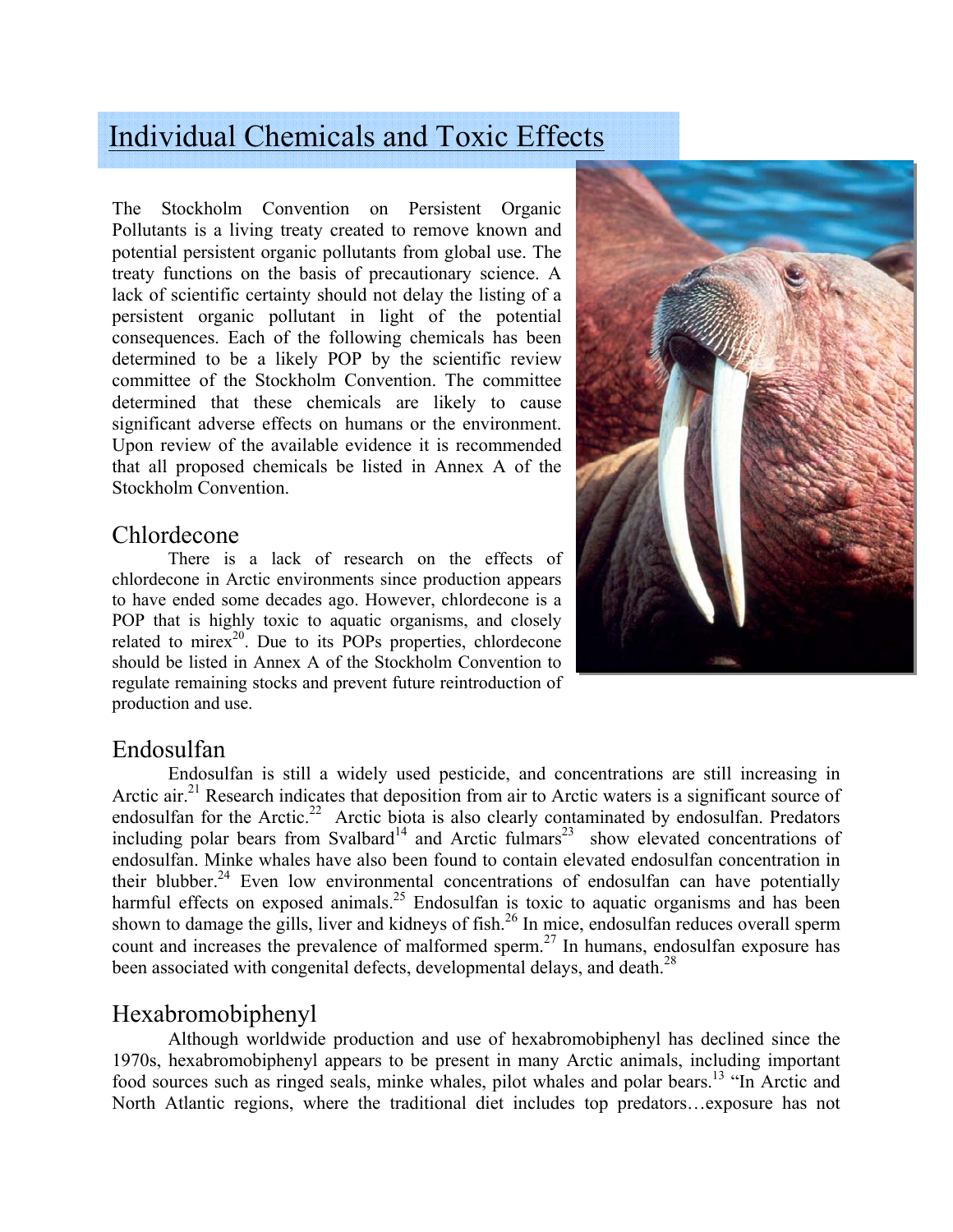ceased. Especially the level of PBBs in pilot whale blubber of up to 17 µg/kg lipid indicates the presence of hexabromobiphenyl in food."<sup>29</sup> Concentrations of hexabromobiphenyl in ringed seals from Svalbard were found to be between 0.29 and 4  $\mu$ g/kg lipid in two studies,  $30,31$  and concentrations in guillemot (an Arctic seabird) muscle were as high as 50  $\mu$ g/kg lipid.<sup>31</sup> In animal studies, PBBs have been shown to disrupt immune  $32$  and reproductive function,  $33$  cause birth defects,  $34$  hepatic damage<sup>35</sup> and cancer.  $36,37$ 

## HexaChlorocyclohexane (HCH) Isomers

The production of every ton of lindane (gamma-HCH) results in 6-10 tons of alpha and beta-HCH waste isomers that continue to be a source of HCH isomers to the Arctic.<sup>38</sup>

#### Alpha Hexachlorocyclohexane

In many areas of the Arctic, Alpha-HCH is the most prevalent organochlorine pollutant in the environment.<sup>39</sup> Over several decades, alpha-HCH concentrations from Canadian ringed seals showed no significant decline.<sup>38</sup> A similar trend was found between 1991 and 2002 for Hudson Bay polar bears,<sup>40</sup> and concentrations increased from 18-25% for polar bears from eastern Greenland. Elevated concentrations have also been detected in beluga whales<sup>41</sup> and bowhead whales.<sup>42</sup> "Estimated daily intakes of alpha-HCH of Arctic indigenous people...exceeds safe intake reference values"<sup>43</sup> Indigenous communities in Alaska were found to have levels above the level of concern for dietary intake of alpha-HCH with regard to both chronic toxicity and cancer risk. $44$ 

As with other HCH isomers, the potential health effects of alpha-HCH are numerous. The acute toxicity of alpha-HCH to aquatic organisms and mammals alike has been well documented. Effects in laboratory animals range from convulsions and neurological effects to endocrine disruption, organ damage and carcinogenesis.<sup>45</sup>

"**The contamination of these food sources raises problems that transcend the usual confines of public** health and that cannot be resolved simply by health advisories or food substitutions"<sup>1</sup>

#### Beta Hexachlorocyclohexane

Beta-HCH is one of the most common POPs in the Arctic.<sup>46</sup> When polar bears from the Beaufort Sea were analyzed, HCH concentrations were approximately 770 ng/g wet weight in fat, and beta-HCH constituted 93% of total HCH levels. According to data collected between 1992 and 1997, beta-HCH concentrations increased in several Arctic species including seals and polar bears. $41$  According to the US EPA, multiple traditional foods for Arctic Indigenous Peoples are contaminated with beta-HCH.<sup>44</sup> Elevated concentrations were found in marine mammals such as seals and whales, with levels of 215 ng/g and 391 ng/g respectively, but even local berries were contaminated with an average of 10 ppb HCH. Elevated levels of HCH have also been found in beluga whales of the St. Lawrence River estuary.<sup>24</sup> It is estimated that beta-HCH would have a half-life of 10 years in human adipose tissue. In addition

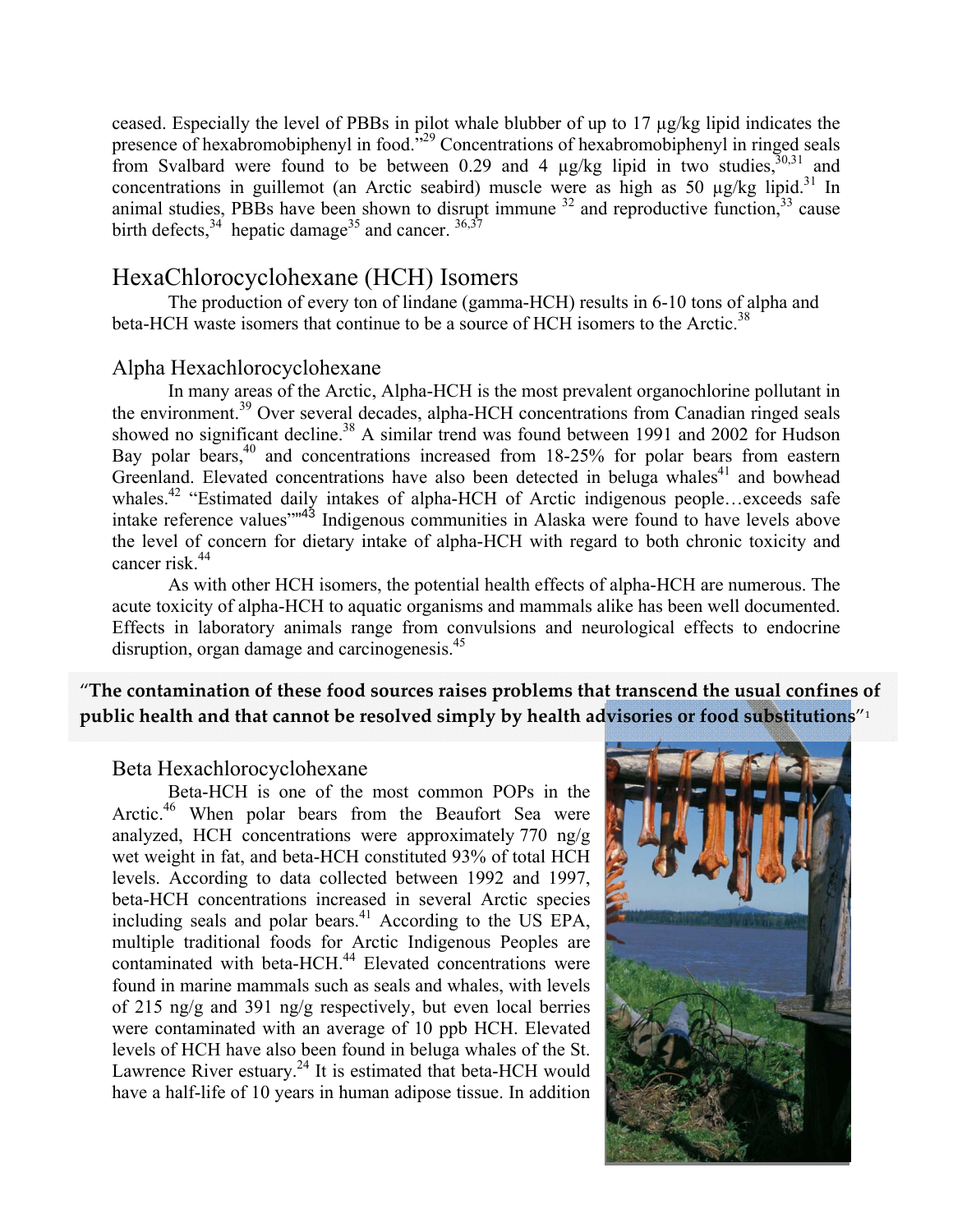to other toxic effects such as liver damage and endocrine disruption,<sup>47</sup> beta-HCH has been shown to have carcinogenic properties.48 Indigenous communities in Alaska were found to be exposed above the level of concern for dietary intake of beta-HCH with regard to both chronic toxicity and cancer risk.<sup>44</sup>

#### Lindane

Lindane is still an actively used organochlorine pesticide in come countries, despite the fact that "HCH isomers, including lindane, are the most abundant and persistent organochlorine insecticide contaminants in the Arctic."49 Lindane differentially accumulates in the cold regions of the world,47 and it is estimated that in the conditions of the Arctic Ocean, lindane could have a half-life of 110 years.<sup>44</sup> Lindane has been found to bioaccumulate in a multitude of marine mammals at levels comparable to PCBs and DDT.<sup>45</sup> Lindane is also passed on to children through breast milk.<sup>41</sup> Lindane has been shown to cause damage to the liver,<sup>50</sup> nervous system,<sup>51</sup> heart, $5^2$  and testes.<sup>53</sup> Additionally, lindane is classified as a probable human carcinogen based on development of cancer in exposed laboratory animals.<sup>45</sup>



**"To discover that the food which for generations has nourished them and kept them whole physically and spiritually is now poisoning them is profoundly disturbing and threatens Indigenous Peoples' cultural survival."**<sup>2</sup>

## Octabromodiphenyl Ether

Commercial octa-BDE is a mixture of multiple poly-BDEs, most notably hexa-BDE, hepta-BDE, octa-BDE and nona-BDE. In addition, Octa-BDE and other highly brominated diphenyl ethers such as Deca-BDE are known to degrade into BDE congeners with fewer bromines. Hexa- and hepta–BDE have been detected in species of Arctic predatory birds.<sup>54</sup> Increasing concentrations of PBDE congeners were also detected in the eggs of Arctic birds between 1983 and 2003.<sup>55</sup> Octa-BDE congeners were detected in the serum of Norwegians at gradually increasing levels between 1977 and 1999, and have stabilized since 1999.<sup>56</sup> Studies of organisms at multiple trophic levels in the Baltic and northern Atlantic seas revealed detectable concentrations of octa-BDE specific congeners in zooplankton, sprat, herring and salmon.<sup>57</sup>

Increasing evidence suggests similar toxicological profiles and therefore, equivalent hazards and concerns, between PBDEs such as octa-BDE, and PCBs.<sup>58</sup> Octabromodiphenyl ether has been shown to disrupt thyroid hormone levels and increase liver weights in weanling rats.<sup>59</sup> In addition, octa-BDE exposure has been associated with abnormal behavior and hyperactivity in mice.<sup>60</sup> In human breast cancer cells, octa-BDE increased micronucleus formation and growth kinetics, characteristics of developing cancer cells. $<sup>61</sup>$ </sup>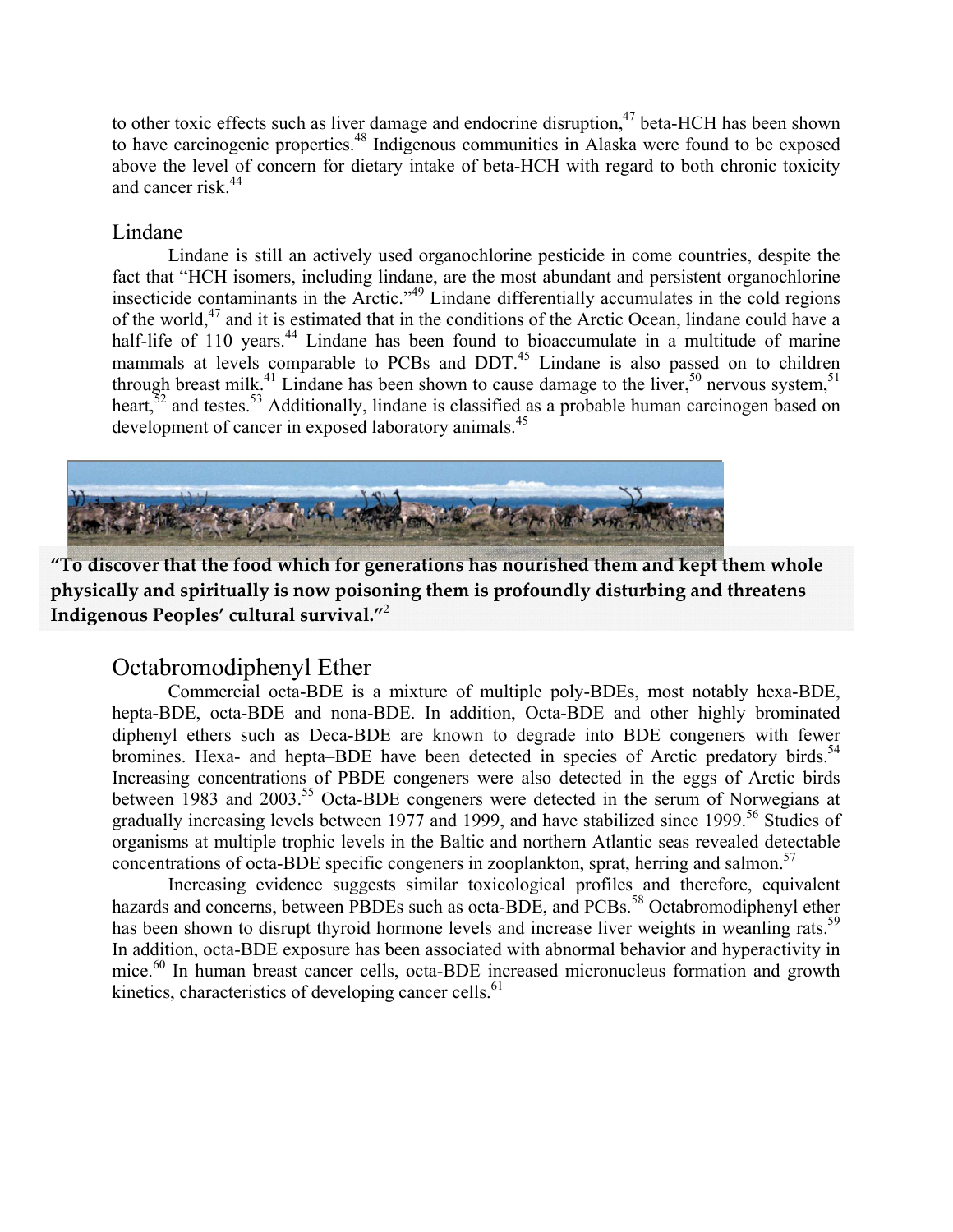#### **"The central and most distinguishing feature of the modern Arctic indigenous economy continues to be its dependence on wildlife and the habitat that supports it."**<sup>2</sup>

## Pentabromodiphenyl Ether

Penta-BDE is one of several brominated flame retardants that have bioaccumulative and toxic properties. Penta-BDE has been discovered in many of the Arctic's predatory species at levels that suggest it is ubiquitous in the environment.<sup>23,62,63</sup> Species such as beluga whales, peregrine falcons, and polar bears, all have detectable concentrations of penta-BDE.<sup>14,64,65,66</sup> Penta-BDE is also present in animals in the traditional diet of Indigenous Peoples such as seals, walruses and whales. $67,68$  These data suggest that the Arctic food webs are being significantly affected by penta-BDE.

Penta-BDE has been shown to permanently impair memory, motor function and behavior in mice.<sup>69</sup> Research has shown that penta-BDE exhibits estrogen-like actions in human cells.<sup>70</sup> Furthermore, penta-BDE has been shown to disrupt thyroid hormone function.<sup>71</sup> Penta-BDE binds to the aryl hydrocarbon receptor, as do PCBs and dioxin, and has been shown to reduce the AHR-mediated immune response in mice. $72$ 



#### Pentachlorobenzene

Pentachlorobenzene (PeCB) has been used as a multipurpose chemical intermediate, flame retardant, pesticide, and with PCBs in dielectric fluids for electrical equipment. PeCB is also unintentionally produced and released to the environment by many of the sources that produce dioxins and furans. When samples of ringed seal collected by Inuit hunters were analyzed, they revealed PeCb levels as high as  $8.4$  ppb.<sup>73</sup> Another study of Arctic Russian seals revealed concentrations in harp seals up to 12 ppb.<sup>74</sup> PeCb was found to be ubiquitous in polar bears from the Svalbard Islands, with an average of 7.9 ppb wet weight.<sup>14</sup> Mean PeCb levels for beluga whales from St. Lawrence Bay were 24.5 ppb for females and 144.5 for males, with concentrations of over 1500 ppb in some individuals.<sup>24</sup> Additionally, total polychlorobenzene concentrations in polar bears from multiple locations in the Arctic were found to have increased from 1997 to 2002.75

There are clear health effects associated with PeCb exposure. Pentachlorobenzene exposure is correlated with increased liver and kidney damage as well as disrupted thyroid hormone levels in lab animals.<sup>76</sup> Similar to other chlorinated benzenes, pentachlorobenzene has been associated with cancer in rats.<sup>77,78</sup> Additionally, accumulated maternal burdens of PeCb are transferred to offspring, possibly amplifying the harmful effects during development.<sup>79</sup>

#### Perfluorooctane Sulfonate

Perfluorooctane sulfonate (PFOS) is a ubiquitous organic pollutant. It was largely overlooked for many years due to the fact that it accumulates in proteinaceous tissue rather than in lipids as with most POPs.<sup>80</sup> Despite this, PFOS is still accumulating in the Arctic. A study on the presence of PFOS in the livers of Arctic animals revealed elevated PFOS levels in almost all species studied. Polar bears had significantly elevated concentrations of PFOS, due to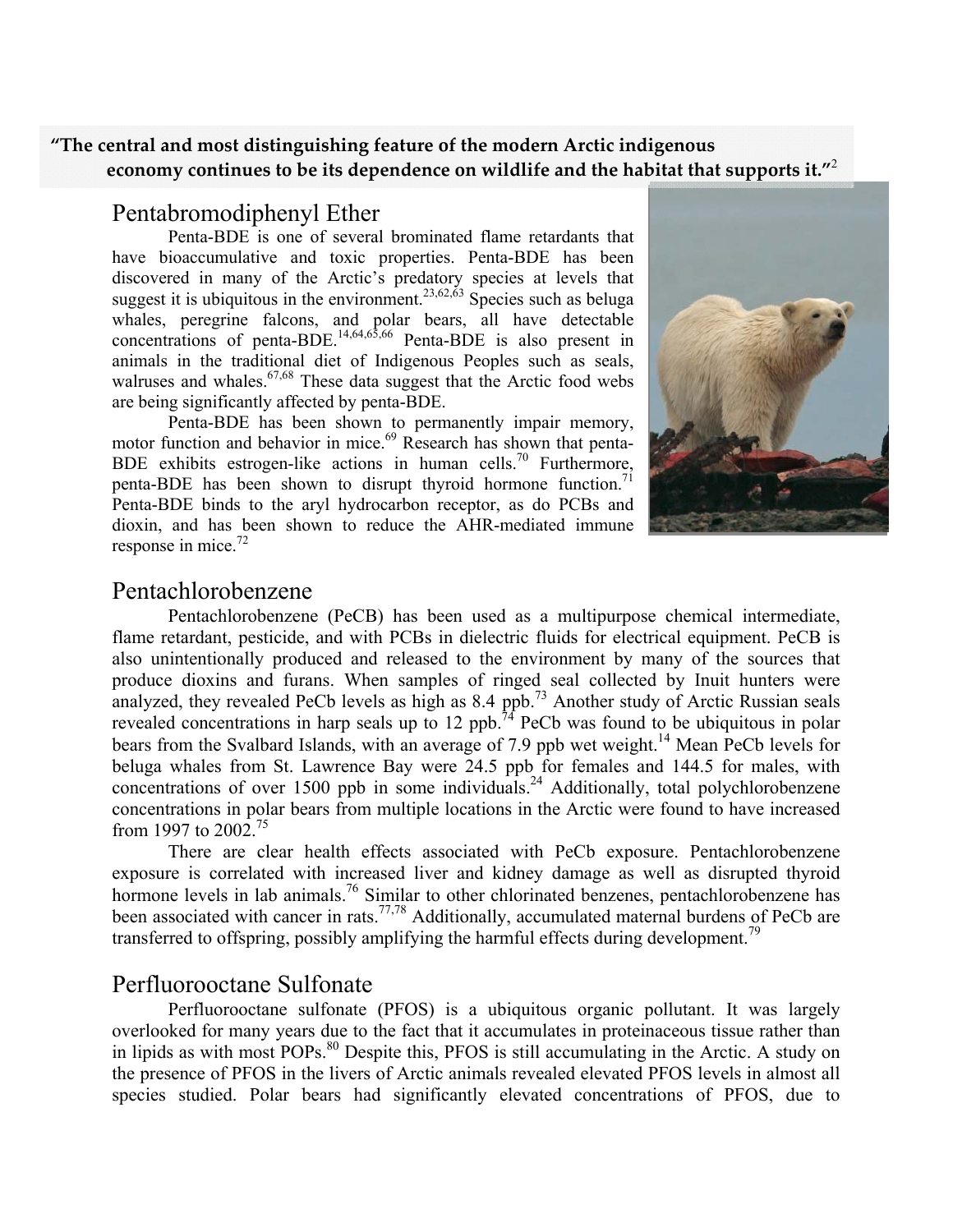bioaccumulation through the food web. $81$  In a recent study of foods consumed by a Canadian Inuit population, traditional foods were more widely contaminated and contained higher concentrations of PFCs than non-traditional foods. Caribou had the highest concentrations of perfluorinated compounds (PFCs), including PFOS.  $^{17}$  This is likely due to accumulation of PFOS through terrestrial ecosystems, a characteristic of POPs with high  $K_{oa}$ <sup>9</sup> Numerous studies have documented the toxic effects of PFOS on the immune, $82$  reproductive, $83,84$  and nervous  $85$ systems as well as its carcinogenicity.<sup>86</sup> Maternal PFOS is transferred to fetuses through the placenta,<sup>87</sup> and maternal PFOS exposure has been correlated to low birth weight in humans<sup>88</sup> and  $mice$ <sup>89</sup>

# Short Chain Chlorinated Paraffins

Research has shown that short chain chlorinated paraffins (SCCPs) are ubiquitous in the Arctic. SCCPs have been detected in Arctic air,  $90$  lakes $91'$  and biota.  $92$  SCCPs have been found in numerous Arctic animals including walrus, ringed seals, and beluga whales. Ringed seals from Ellesmere Island, Canada were found to have levels as high as 770 ppb, representing significant contamination well within the Arctic Circle. In addition, the same study found enrichment of shorter chain chlorinated paraffins in animals from the Arctic.<sup>93</sup> Short chain chlorinated paraffins are also present in the breast milk of Inuit women in Northern Canada; a mean of 13 ppb was measured with concentrations up to  $17$  ppb.<sup>94</sup> Mice exposed to SCCPs over two years developed liver and thyroid cancer, in addition to other health effects such as decreased activity and abnormal breathing.  $95$ 



The effects of POPs on Arctic Indigenous communities are primarily threefold. When the traditional diet is replaced by imported foods, numerous negative health effects have been observed including increases in obesity, diabetes, anemia, and dental problems, as well as decreases in physical activity and resistance to disease.<sup>1</sup> Traditional foods provide beneficial nutritional qualities such as omega-3 fatty acids. It has also been hypothesized that removing traditional food sources would reduce the available mineral intake to the point of deficiencies in most Arctic populations.<sup>18</sup>

In addition to the biological effects, removing traditional foods also has numerous negative effects on the community and culture of Arctic Indigenous Peoples. Communal harvesting and sharing practices are central to the spiritual and cultural vitality of a village. These practices reinforce interdependence of community members and overall community self-reliance.<sup>2,18</sup>

Finally, subsistence hunting of traditional food animals is not a choice in most rural Arctic communities. Villages rely on harvesting available foods to ensure all community members in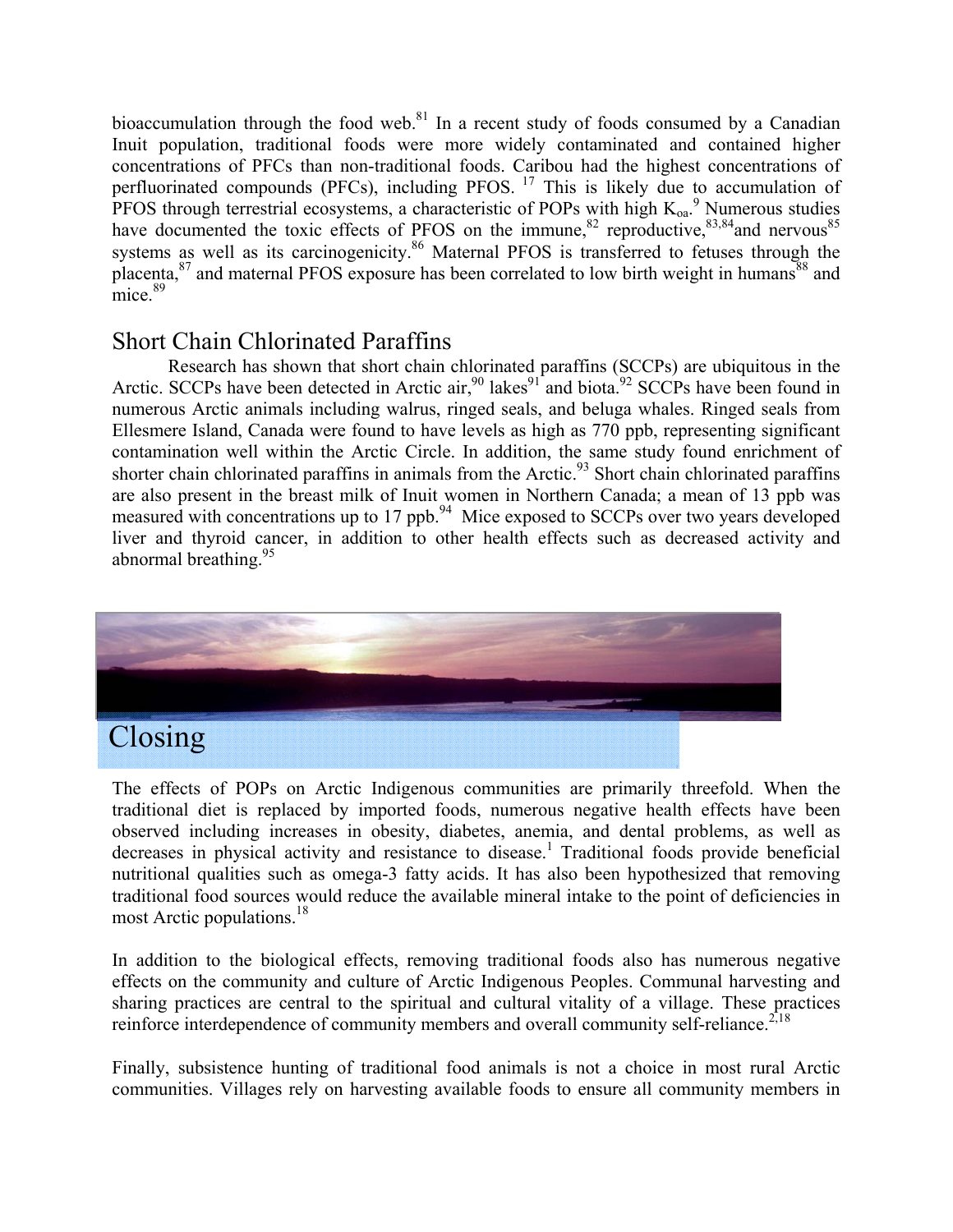need are cared for. Cash economies are often tenuous or nonexistent, and opportunities for local employment are scarce.<sup>18</sup> Even when available, imported foods are often not an economically feasible option. $<sup>1</sup>$ </sup>

It is important to note that, while research typically focuses on single chemicals or chemical groups, Arctic wildlife and people are exposed to multiple environmental pollutants. These toxins, which include but are not limited to POPs, can have significant cumulative and synergistic effects. All available action must be taken to eliminate sources of POPs in order to provide long-term protection to the ecosystems and people of the Arctic.

*"How could the Arctic, seemingly untouched by contemporary ills, so innocent, so primitive, so natural, be home to the most contaminated people on the planet? I had stumbled upon what is perhaps the greatest environmental injustice on Earth*." —Marla Cone, **Silent Snow: The Slow Poisoning of the Arctic** (Grove Press, New York, 2005)

**Produced By Alaska Community Action on Toxics 505 West Northern Lights, #205 Anchorage, AK. USA 99503 907.222.7714 www.akaction.org.** 

**Author: Samuel C. Byrne** 

**Reviewers: Pamela K. Miller M.En. Lorraine Eckstein Ph.D. Sarah Petras M.P.H. Joe Digangi Ph.D.**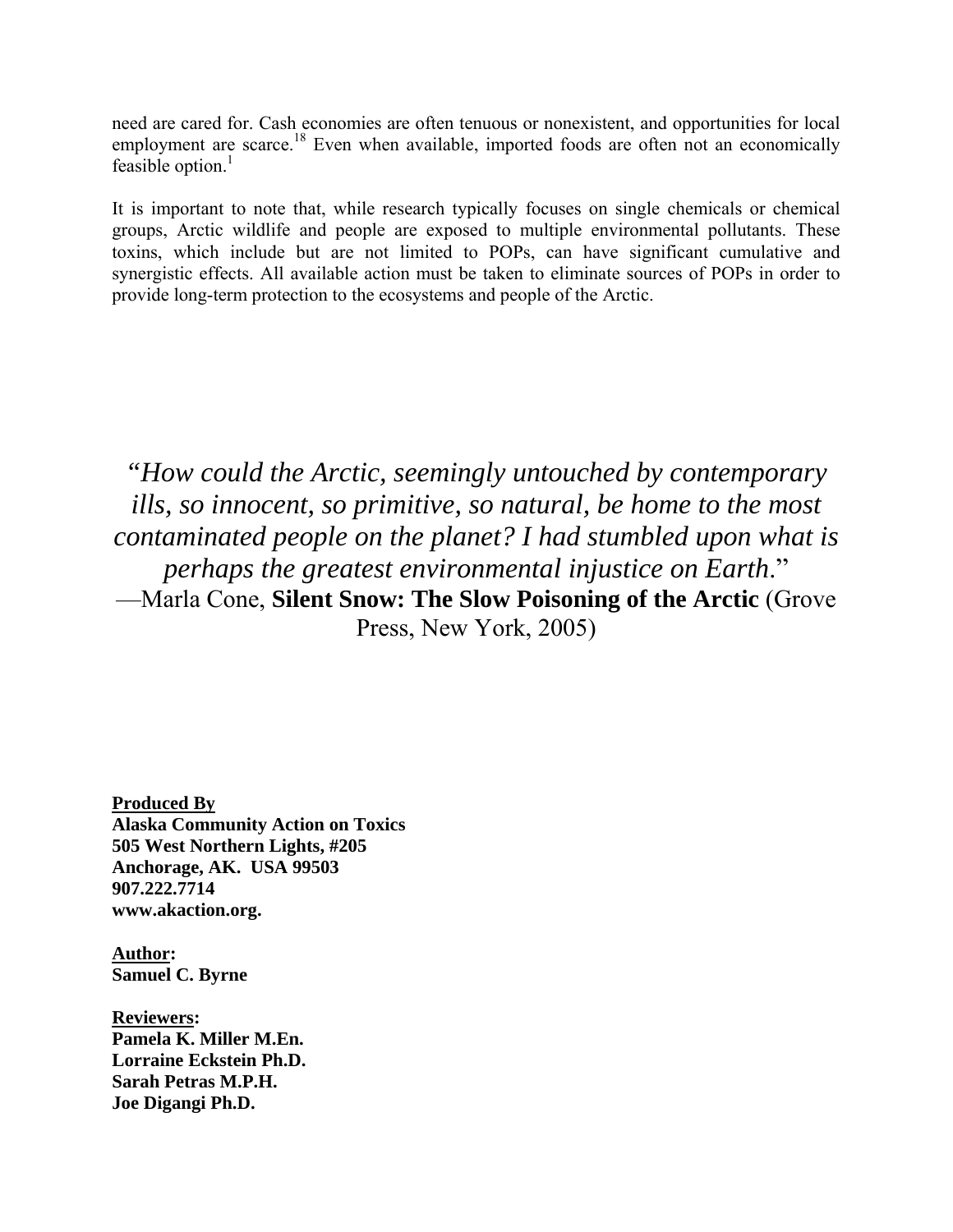#### References

Unless otherwise noted, all pictures courtesy of The U.S. Fish and Wildlife Service: Digital Library System. http://images.fws.gov/

 $\overline{a}$ 

<sup>1</sup> Suk W, Avakian M, Carpenter D, Groopman J, Scammell M, Wild C. Human exposure monitoring and evaluation in the Arctic: The importance of understanding exposures to the development of public health policy. Environmental Health Perspectives. 2004;112(2):113-120

<sup>2</sup> AMAP, Arctic Pollution 2002: Persistent Organic Pollutants, Heavy Metals, Radioactivity, Human Health, Changing Pathways. Arctic Monitoring and Assessment Programme (AMAP), 2002. Oslo, Norway.

<sup>3</sup> Wania F. Assessing the potential of persistent organic chemicals for long-range transport and accumulation in polar regions Environ. Sci. Technol. 2003;37:1344 1351

4 Wania F. The significance of long range transport of persistent organic pollutants by migratory animals. Report Wania Environmental Chemists, Toronto, Ontario, Canada 1998. http://www.scar.utoronto.ca/~wania/reports/ WECC3-1998.pdf

<sup>5</sup> Carrol J, Savinov V, Savinova T, Dahle S, Mccrea R, Muir D. PCBs, PBDEs, and Pesticides released to the Arctic Ocean by the Russian rivers Ob and Yenisei. Environ. Sci Technol. 2008;42(1):69-74

<sup>6</sup> Valle M, Juradob E, Dachsb J, Sweetmana AJ, Jones KC. The maximum reservoir capacity of soils for persistent organic pollutants: implications for global cycling. Environmental Pollution. 2005;134:53–164

7 Hop H, Borgå, K, Gabrielsen GW, Kleivane L, and Skaare JU. Food Web Magnification of Persistent Organic Pollutants in Poikilotherms and Homeotherms from the Barents Sea Environ. Sci. Technol. 2002;36(12):2589–2597

<sup>8</sup> Kelly B, Ikonomou M, Blair J, Morin A, Gobas, F. Food-web specific biomagnification of persistent organic pollutants. Science. 2007;317:236-238

<sup>9</sup> Kelly B, Gobas F. Bioaccumulation of Persistent organic pollutants in lichen-caribou-wolf food chains of Canada's central and western Arctic. Environ. Sci. Technol. 2001;35:325-334.

 $10$  Jenssen BM, Endocrine-disrupting chemicals and climate change: A worst case combination for arctic marine mammals and seabirds? Environmental Health Perspectives. 2006;114(1):76-80

<sup>11</sup> Poissant L, Zhang HH, Canário J, Constant P. Critical review of mercury fates and contamination in the arctic tundra ecosystem. Science of the Total Environment. 2008;400(1-3):173-211

<sup>12</sup>Lyons, G. Viewpoint: Policy Requirements for Protecting Wildlife from Endocrine Disruptors. Environ Health Perspect. 2006;114(S-1):142–146.

<sup>13</sup> Vorkamp K, Christensen JH, and Riget FR. Polybrominated diphenyl ethers and organochlorine compounds in biota from the marine environment of East Greenland. Sci. Total Environ. 2004b;331: 143-155.

<sup>14</sup> Gabrielsen, G.W., Knudsen, L.B., Verreault, J., Push, K., Muir, D.C. and Letcher, J. 2004. Halogenated organic contaminants and metabolites in blood and adipose tissues of polar bears (*Ursus maritimus*) from Svalbard. SFT-report 915/2004. www.sft.no

<sup>15</sup> Verreault J, Skaare JU, Jenssen BM, Gabrielsen GW. Effects of organochlorine contaminants on thyroid hormone levels in Arctic breeding Glaucous Gulls, *Larus hyperboreus*. Environmental Health Perspectives. 2004;112(5):532-537

<sup>16</sup> Kruger T, Ghisari M, Hjelmborg P, Deutch B, Bonefeld-Jorgensen EC. Xenohormone transactivies are inversely associated to serum POP's in Inuit. Environmental Health. 2008;7(38)

<sup>17</sup> Ostertag SK, Tague BA, Humphries MM, Tittlemier SA, Chan HM. Estimated dietary exposure to fluorinated compounds from traditional foods among Inuit in Nunavut, Canada Chemosphere. 2009. doi:10.1016/j.chemosphere.2009.02.053

<sup>18</sup> Van Oostdam J, Gilman A, Dewailly E, Usher p, Wheatley B, Kuhnlein H Human health implications of environmental contaminants in Arctic Canada: Areview. Sci. Total Environ. 1999;230:1-80

<sup>19</sup> Verboven N, Verreault J, Letcher RJ, Gabrielsen GW, and Evans NP Maternally derived testosterone and 17beta-estradiol in the eggs of Arctic-breeding glaucous gulls in relation to persistent organic pollutants. Comparative biochemistry and physiology. Toxicology & pharmacology : CBP 2008;148(2):143,

<sup>20</sup> UNEP. Stockholm Convention on Persistent Organic Pollutants. Risk Profile for Chlordecone. 2006. UNEP/POPS/POPRC.3/30/Add.10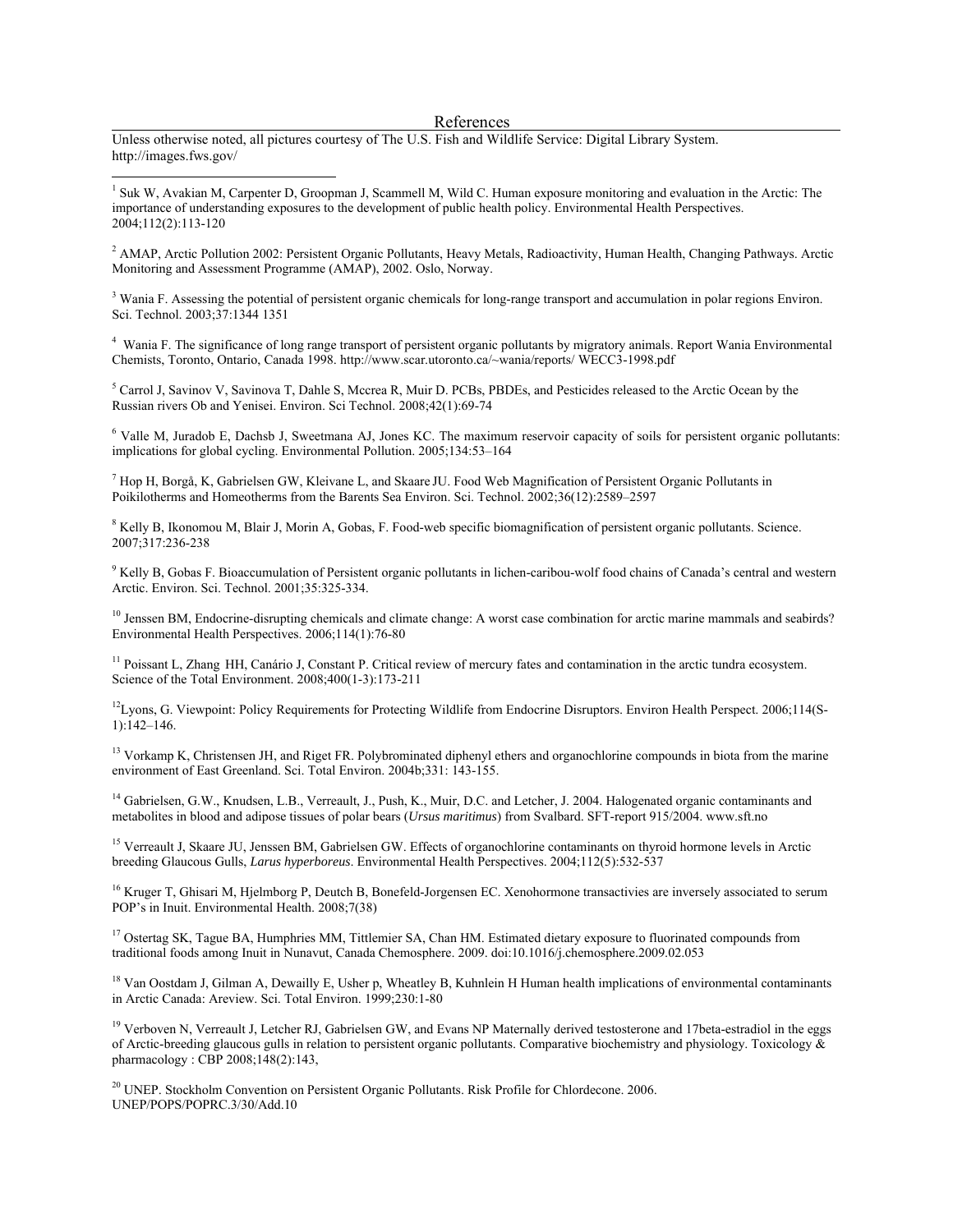<sup>21</sup> Bossi R, Skov H, Vorkamp K, Christensen J, Rastogi SC, Egeløv A, Petersen D. Atmospheric concentrations of organochlorine pesticides, polybrominated diphenyl ethers and polychloronaphthalenes in Nuuk, South-West Greenland Atmospheric Environment. 2008;42(31):7293-7303

<sup>22</sup> Weber J, Halsall CJ, Muir DCG, Teixeira C, Burniston DA, Strachan WMJ, Hung H, Mackay N, Arnold D, Kylin H. Endosulfan and γ-HCH in the arctic: An assessment of surface seawater concentrations and air–sea exchange. Environmental Science and Technology. 2006;40:7570–7576.

23 Gabrielsen G.W. Organic Pollutants in Northern Fulmars (*Fulmarius glacialis*) from Bjørnøya. SPFO-Report 922/2005, January 2005

<sup>24</sup> Hobbs KE, Muir DCG, Michaud R, Béland P, Letcher RJ, Norstrom RJ. PCBs and organochlorine pesticides in blubber biopsies from free-ranging St. Lawrence River Estuary beluga whales (Delphinapterus leucas), 1994–1998 Environmental Pollution 2003;22(2): 291- 302.

 $^{25}$  Brunelli E, Bernabo I, Berg C, et al. Environmentally relevant concentrations of endosulfan impair development, metamorphosis and behaviour in Bufo bufo tadpoles 2009;91(2): 135-142

<sup>26</sup> Altinok I, and Capkin E. Histopathology of rainbow trout exposed to sublethal concentrations of methiocarb or endosulfan. Toxicologic Pathology. 2007;35(3) 405-410

<sup>27</sup> Khan PK, and Sinha1 SP. Ameliorating effect of vitamin C on murine sperm toxicity induced by three pesticides (endosulfan, phosphamidon and mancozeb) Mutagenesis. 1996;11(1):33-36

<sup>28</sup> ATSDR (Agency for Toxic Substances and Disease Register). Toxicological Profile for Endosulfan, September 2000. Available at: http://www.atsdr.cdc.gov/toxprofiles/tp41.pdf

29 UNEP. Stockholm Convention on Persistent Organic Pollutants. Risk Profile for Hexabromobiphenyl. 2006. UNEP/POPS/POPRC.2/17/Add.3

<sup>30</sup> Jansson B., L. Asplund, Olsson M. Brominated flame retardants – ubiquitous environmental pollutants? Chemosphere. 1987 ;16:2343-2349.

31 Jansson, B., R. Andersson, L. Asplund, K. Litzén, K. Nylund, U. Sellström, U-B. Uvemo, C. Wahlberg, U. Widequist, T. Odsjö & M. Olsson (1993): Chlorinated and brominated persistent organic compounds in biological samples from the environment. Environmental Toxicology and Chemistry, 12, 1163-1174.

 $32$  Fraker P J. The antbiody-mediated and delayed type hypersensitivity response of mice exposed to polybrominated biphenyls. Toxicol. Appl. Pharmacol. 1980;53: 1-7

<sup>33</sup> Cecil HD, and Bitman J. Toxicity of polybrominated biphenyl and its effects on reproduction of white leghorn hens. Poultry Sci. 1978;57:1027-1036

<sup>34</sup> Beaudoin AR. Teratogenicity of polybrominated biphenyls in rats. Environ. Res. 1977;14: 81-86

<sup>35</sup> Sleight SD, and Sanger VL. Pathologic features of polybrominated biphenyl toxicosis in the rat and guinea pig. J. Am. Vet. Med. Assoc. 1976;169: 1231-1235

<sup>36</sup> Kimbrough RD, Burse VW, Liddle JA. Persistent liver lesions in rats after a single oral dose of polybrominated biphenyls (FireMaster FF-1) and concomitant PBB tissue levels. Environ. Health Perspect. 1978;23: 265-273

<sup>37</sup> Gupta BN, McConnell EE, Moore JA, and Haseman JK. Effects of a polybrominated biphenyl mixture in the rat and mouse. II. Lifetime study. Toxicol. Appl. Pharmacol. 1983;68: 19-35

<sup>38</sup> NARAP: The North American Regional Action Plan on Lindane and Other Hexachlorocyclohexane (HCH) Isomers. 2006. North American Commission for Environmental Cooperation [http://www.cec.org/pubs\_docs/documents/index.cfm?varlan=english&ID=2053, 2007-03-10]

<sup>39</sup> AMAP: Persistent Toxic Substances, Food Security and Indigenous Peoples of the Russian North Final Report. Arctic Monitoring and Assessment Programme, Oslo, Norway, AMAP Report 2004:2

40 Verreault J, Gabrielsen GW, Chu S, Muir DCG, Andersen M, Hamaed A, and Letcher RI. Flame Retardants and Methoxylated and Hydroxylated Polybrominated Diphenyl Ethers in Two Norwegian Arctic Top Predators: Glaucous Gulls and Polar Bears. Environ. Sci. Technol. 2005;39: 6021-6028.

<sup>41</sup> AMAP Assessment 2002: Persistent Organic Pollutants in the Arctic. Arctic Monitoring and Assessment Programme (AMAP), Oslo, Norway.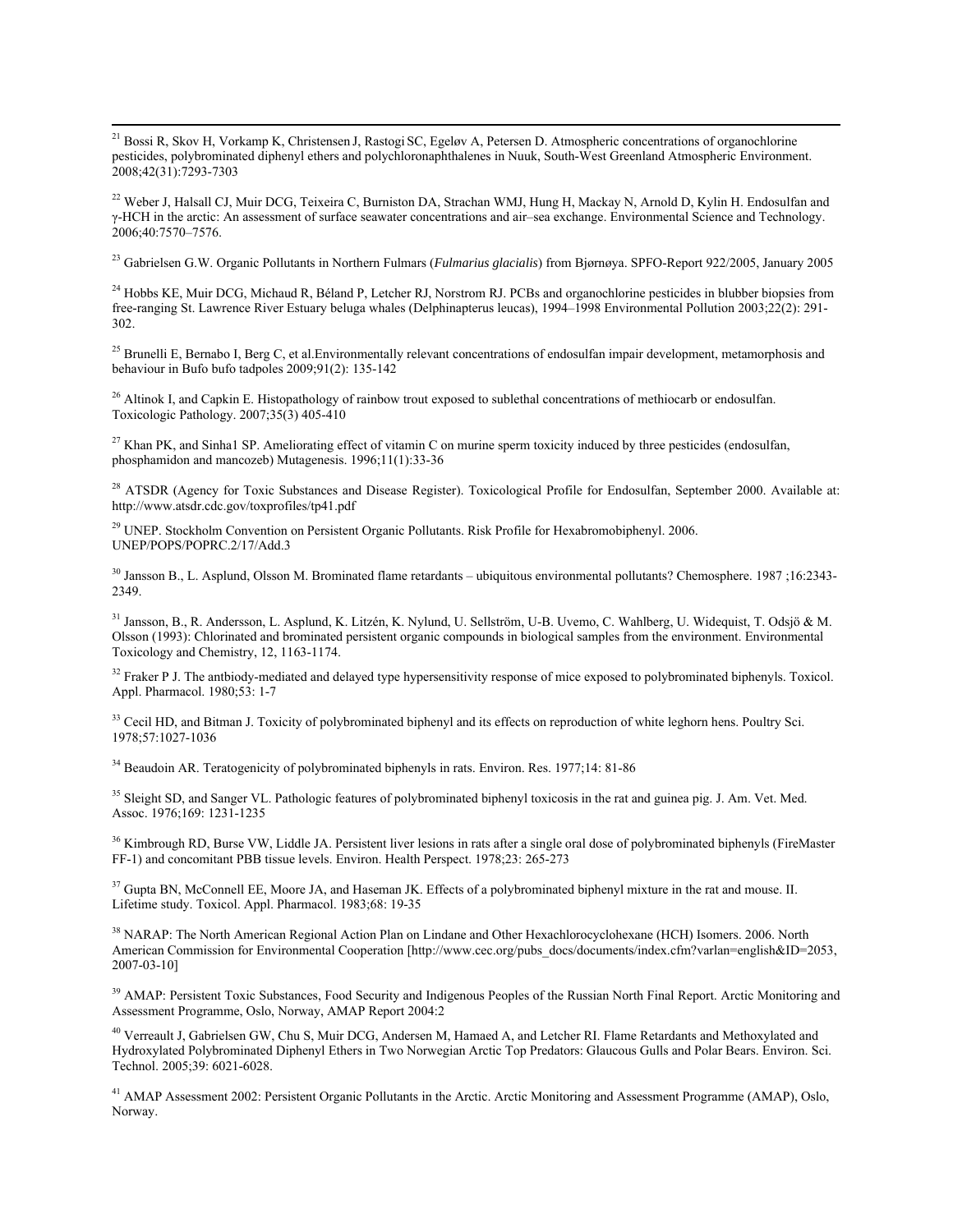42 Hoekstra, P. F., O'Hara, T. M., Pallant, S. J., Solomon, K. R., Muir, D. C. G. 2002. Bioaccumulation of organochlorine contaminants in bowhead whales (*Balaena mysticetus*) from Barrow, Alaska. *Arch. Environ. Contam. Toxicology* 42(4): 497-507.

<sup>43</sup> UNEP. Stockholm Convention on Persistent Organic Pollutants. Risk Profile for Betahexachlorocyclohexane. 2006. UNEP/POPS/POPRC.3/20/Add.8

 $\overline{a}$ 

44 USEPA, 2006. Assessment of Lindane and Other Hexachlorocyclohexane Isomers. U.S. Environmental Protection Agency. http://www.epa.gov/fedrgstr/EPA-PEST/2006/February/Day-08/p1103.htm

<sup>45</sup> ATSDR (Agency for Toxic Substances and Disease Registry). Toxicological Profile for Hexachlorocyclohexanes, August, 2005. http://www.atsdr.cdc.gov/toxprofiles/tp43.html

46 UNEP. Stockholm Convention on Persistent Organic Pollutants. Risk Profile for Alphhexachlorocyclohexane. 2006. UNEP/POPS/POPRC.3/20/Add.9

<sup>47</sup> CEC, 2005. Commission for Environmental Cooperation. The North American Regional Action Plan (NARAP) on Lindane and Other Hexachlorocyclohexane (HCH) Isomers. Draft for public comment dated 5 October 2005. http://www.cec.org/pubs\_docs/documents/index.cfm?varlan=english&ID=1821

48 Wong P, Matsumura F. Promotion of breast cancer by β-Hexachlorocyclohexane in MCF10AT1 cells and MMTV-neu mice. BMC Cancer. 2007; 7: 130.

49UNEP. Stockholm Convention on Persistent Organic Pollutants. Risk Profile for Lindane. 2006 UNEP/POPS/ POPRC.2/17/Add.4

 $50$  Junqueira VB, Koch OR, Arisi AC et al: Regression of morphological alterations and oxidative stress-related parameters after acute lindane-induced hepatoxicity in rats. Toxicol, 1997; 117: 199–205

<sup>51</sup> Sahoo A, Samanta L, Chainy GB: Mediation of oxidative stress in HCH-induced neurotoxicity. Arch Environ Contam Toxicol, 2000; 39: 7–12

52 Ananya R, Subeena S, Kumar DA, Kumar DT, Kumar MS. Oxidative stress and histopathological changes in the heart following oral lindane (gamma hexachlorohexane) administration in rats. Med Sci Monit, 2005;11(9): BR325-329

53 Samanta L, Sahoo A, Chainy GB: Age-related changes in rat testicular oxidative stress parameters by hexachlorocyclohexane. Arch Toxicol, 1999; 73: 96–107

<sup>54</sup> Herzke D. Berger U. Kallenborn R. Nygård T. and Vetter W. Brominated flame retardants and other organobromines in Norwegian predatory bird eggs Chemosphere. 2005:61(3):441-449

55 Knudsen LB, Gabrielsen GW, Vereault J, Barret R, Utne Skare J, Polder A, Lie E. Temporal trends of brominated flame retardants, cyclododeca-1,5,9-triene and mercury in eggs off our seabirds species from Northern Norway and Svalbard. 2005. SPFO-Report 942/2005.

<sup>56</sup> Thomsen C, Liane VH, Becher G, Automated solid-phase extraction for the determination of polybrominated diphenyl ethers and polychlorinated biphenyls in serum—application on archived Norwegian samples from 1977 to 2003. J. Chromatogr. B. 2007;846: 252- 263.

<sup>57</sup> Burreau S, Zebuhr Y, Broman D, Ishaq R, 2006. Biomagnification of PBDEs and PCBs in food webs from the Baltic Sea and the northern Atlantic Ocean. Sci Total Environ. 366:659-72

58 UNEP. Stockholm Convention on Persistent Organic Pollutants. Risk Profile for Octabromodiphenyl ether. 2006. UNEP/POPS/POPRC.3/20/Add.6

59 Zhou T, Ross DG, DeVito MJ, Crofton KM. Effects of Short-Term in Vivo Exposure to Polybrominated Diphenyl Ethers on Thyroid Hormones and Hepatic Enzyme Activities in Weanling Rats. Toxicological Sciences. 2001;61:76-82

60 Viberg H, Johansson N, Fredriksson A, Eriksson J, Marsh G, Eriksson P.Neonatal Exposure to Higher Brominated Diphenyl Ethers, Hepta-, Octa-, or Nonabromodiphenyl Ether, Impairs Spontaneous Behavior and Learning and Memory Functions of Adult Mice. Toxicological Sciences 2006;92(1):211-218

<sup>61</sup> Barber JL, Walsh MJ, Hewitt R, Kevin C. Jones KC, Martin FL. Low-dose treatment with polybrominated diphenyl ethers (PBDEs) induce altered characteristics in MCF-7 cells. Mutagenesis 2006;21(5):351-360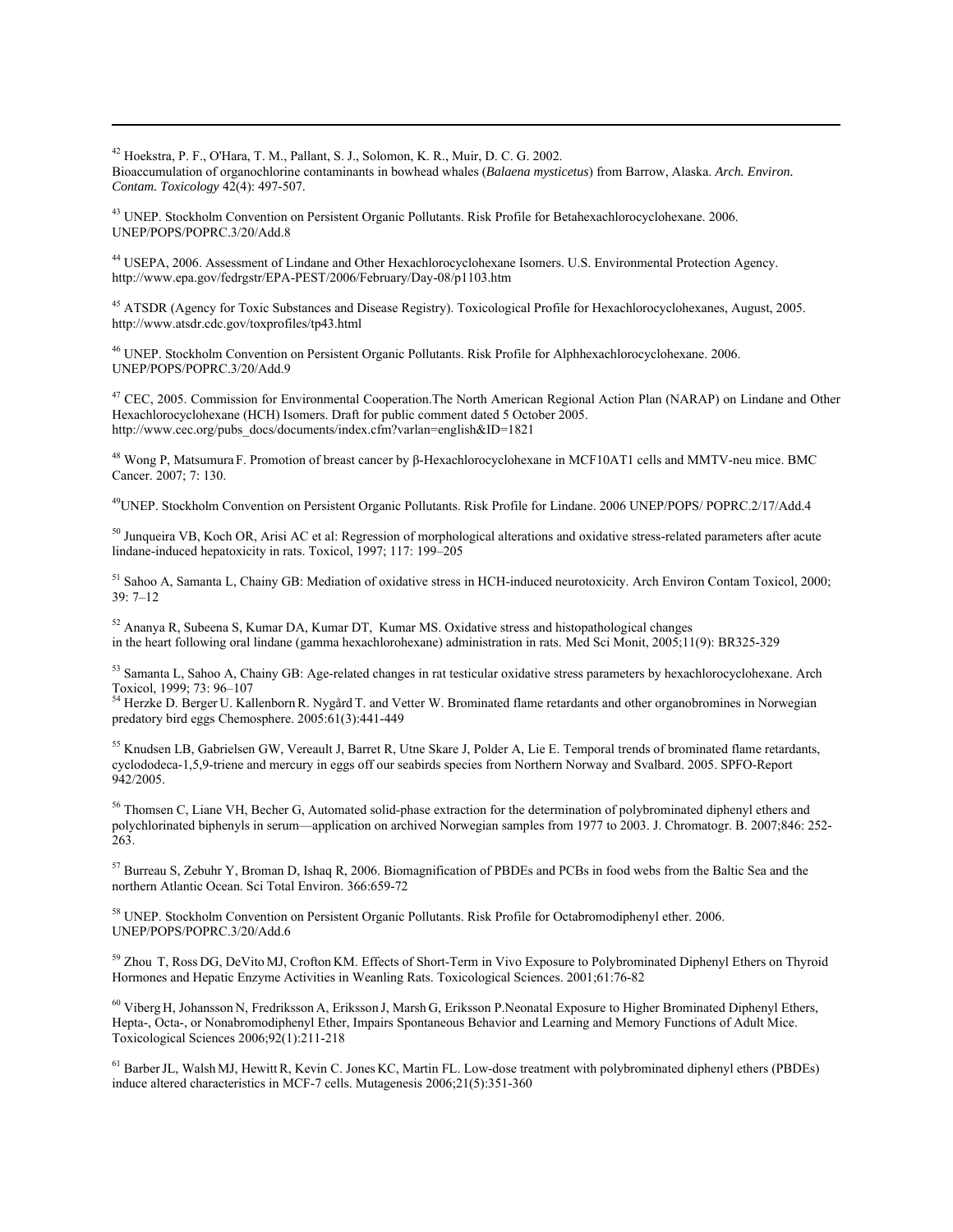62 Wolkers H, van Bavel B, Derocher AE, Wiig Ø, Kovacs KM, Lydersen C, and Lindström G. Congener-Specific Accumulation and Food Chain Transfer of Polybrominated Diphenyl Ethers in Two Arctic Food Chains. Environ. Sci. Technol. 2004;38:1667-1674.

63 Ikonomou MG, Raine S, and Adisson RF. Exponential Increases of the Brominated Flame Retardants Polybrominated Diphenyl Ethers, in the Canadian Arctic From 1981-2000. Environ. Sci. Technol. 2002;36: 1886-1892.

<sup>64</sup> Thron KU, Bruhn R, and McLachlan MS. The influence of age, sex, body-condition, and region on the levels of PBDEs and toxaphene in harbour porpoises from European waters. Fresenius Environ. Bull. 2004;13: 146-155

<sup>65</sup> Law RJ, Alaee M, Allchin CR, Boon JP, Lebeuf M, Lepom P, and Stern GA. Levels and trends of polybrominated diphenylethers and brominated flame retardants in wildlife. Environment International 2003;29:757-770.

<sup>66</sup> Lindberg P, Sellström U, Häggberg L, and de Wit CA. Higher Brominated Diphenyl Ethers and Hexabromocyclododecane Found in Eggs of Peregrine Falcons (*Falco peregrinus*) Breeding in Sweden. Environ. Sci. Technol. 2004;38: 93-96.

<sup>67</sup> Thomas GO, Moss SEW, Asplund L, and Hall AJ. Absorption of decabromodiphenyl ether and other organohalogen chemicals by grey seals (*Halichoerus grypus*). Environ. Pollut. 2005;133: 581-6.

<sup>68</sup> Alaee M, Luross MJ, Whittle MD, and Sergeant DB. Bioaccumulation of polybrominated diphenyl ethers in the Lake Ontario pelagic food web. Organohalogen Compounds. 2002;57: 427-430.

 $^{69}$  Eriksson P, Viberg H, Jakobsson E, Örn U, Fredriksson A, A brominated flame retardant, 2,2′,4,4′,5-pentabromodiphenyl ether: uptake, retention, and induction of neurobehavioral alterations in mice during a critical phase of neonatal brain development. Toxicol Sci. 2002;67:98–103.

 $70$  Meerts IATM, Letcher RJ, Hoving S, Marsh G, Bergman Å, Lemmen JG, van der Burg B, Brouwer A. In vitro estrogenicity of polybrominated diphenyl ethers, hydroxylated PBDEs, and polybrominated bisphenol A compounds. Environ Health Perspect. 2001;109:399–407.

 $71$  Kitamura S, Shinohara S, Iwase E, Sugihara K, Uramaru N, Shigematsu H, Fujimoto N, Ohta S. Affinity for thyroid hormone and estrogen receptors of hydroxylated polybrominated diphenyl ethers. Journal of Health Science. 2008;54(5):607-614

72 Fowles JR, Fairbrother A, Baecher-Steppan L, Kerkvliet NI. Immunologic and endocrine effects of the flame-retardant pentabromodiphenyl ether (PBDE-71) in C57BL/6J mice. Toxicology. 1994;86:49–61

 $^{73}$  Fisk AT, Holst M, Hobson KA, Duffe J, Moisey J, Norstrom RJ Persistent organochlorine contaminants and enantiomeric signatures of chiral pollutants in ringed seals (Phoca hispida) collected on the east and west side of the Northwater Polynya, Canadian Arctic. Arch. Environ. Contam. Toxicology. 2002;42(1):118-126.

74 Muir, D., Savinova, T., Savinov, V., Alexeeva, L., Potelov, V., Svetochev, V. 2003. Bioaccumulation of PCBs and chlorinated pesticides in seals, fishes and invertebrates from the White Sea, Russia. Science of the Total Environment*.* 306(1-3): 111-131.

75 Verreault J, Muir DC, Norstrom RJ, Stirling I, Fisk AT, Gabrielsen GW, Derocher AE, Evans TJ, Dietz R, Sonne C, Sandala GM, Gebbink W, Riget FF, Born EW, Taylor MK, Nagy J, Letcher RJ. Chlorinated hydrocarbon contaminants and metabolites in polar bears (Ursus maritimus) from Alaska, Canada, East Greenland, and Svalbard: 1996-2002. Sci Total Environ. 2005;351-352(1):369-90.

76 National Toxicology Program. Toxicity Studies of Pentachlorobenzene. NIH publication No. 91-3125. 1991. http://ntp.niehs.nih.gov/files/Tox06.pdf

<sup>77</sup> Gustafson DL Long ME, Thomas RS, Benjamin SA, and Yang RSH.Comparative Hepatocarcinogenicity of Hexachlorobenzene, Pentachlorobenzene, 1,2,4,5-Tetrachlorobenzene, and 1,4-Dichlorobenzene: Application of a Medium-Term Liver Focus Bioassay and Molecular and Cellular Indices. Toxicological Sciences. 2000;53:245-252

78 Thomas RS, Gustafson DL, Pott WA, Long ME, Benjamin SA, and Yang RS. Evidence for hepatocarcinogenic activity of pentachlorobenzene with intralobular variation in foci incidence. Carcinogenesis. 1998;19:1855 - 1862.

 $79$  Nakashima Y, Ohsawa S, Umegaki K, and Ikegami S. Hexachlorobenzene Accumulated by Dams during Pregnancy Is Transferred to Suckling Rats during Early Lactation. J. Nutr. 1997;127:648 - 654.

80 Jones PD, Hu W, De Coen W, Newsted JL, Giesy JP. Binding of perfluorinated fatty acids to serum proteins. Environ Toxicol Chem. 2003;22:2639–2649.